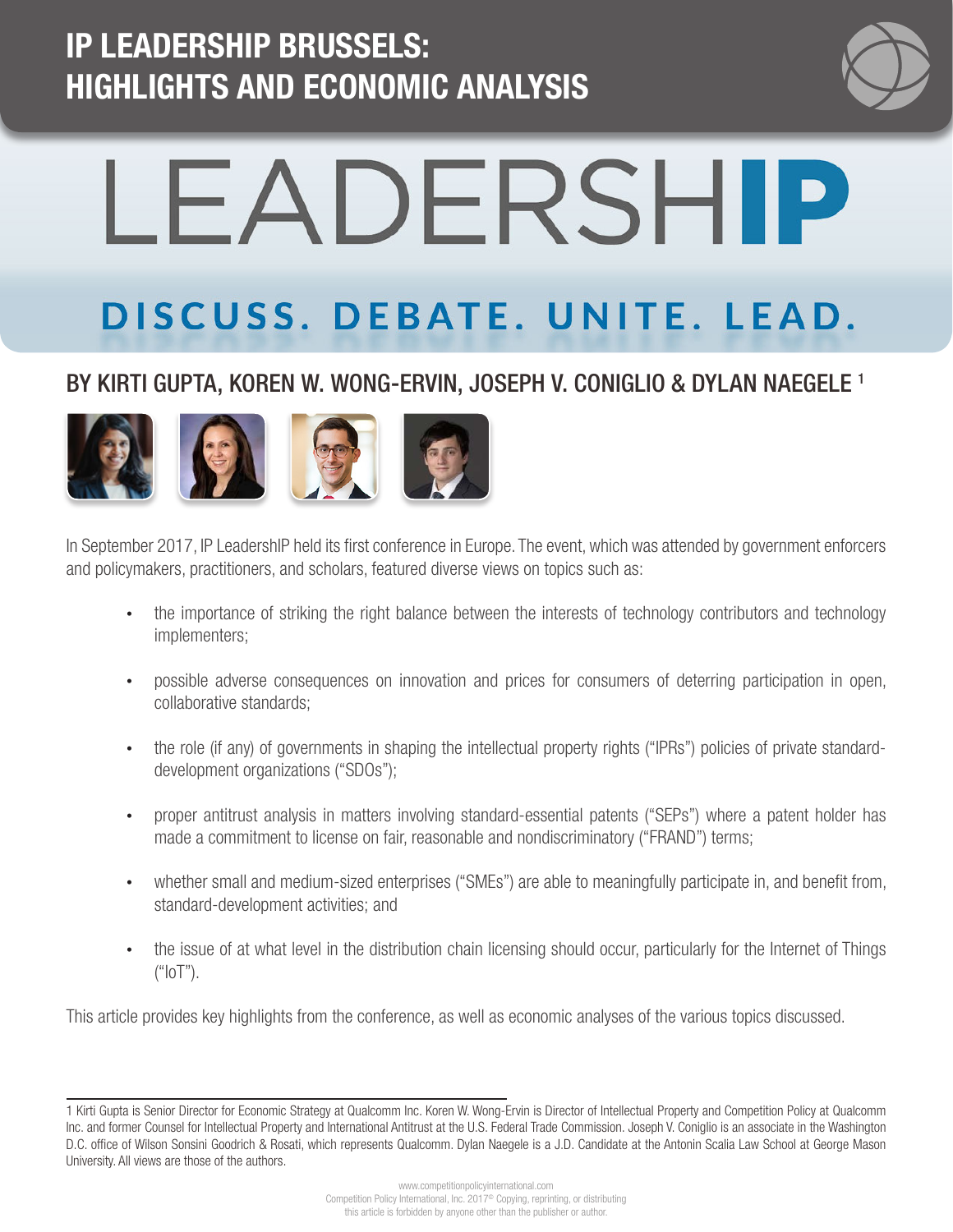#### II. STRIKING THE RIGHT BALANCE BETWEEN INNOVATORS AND IMPLEMENTERS: WHAT'S AT STAKE AND THE ROLE OF GOVERNMENT INTERVENTION

There was a strong consensus among panelists on the need for balance, in both SDO IPR policies and government intervention, between the interests of innovators and implementers. Patrick McCutcheon, a Policy Officer at the European Commission's ("EC's") Department for Research and Innovation, said that balance was necessary in order to determine "a practical and fair definition of what fair and reasonable is and what amounts really to nondiscriminatory" licensing.<sup>2</sup> Similarly, Emilio Dávila-Gonzalez, Head of Sector ICT Standardization at the EC's Communications Networks, Content and Technology, stated that by balancing the interests of innovators and implementers, SDOs create "sustainable standardization system[s]."<sup>3</sup> Another panelist, Bardo Schettini Gherardini, the Director of Legal Affairs for the European Committee for Standardization and European Committee for Electrotechnical Standardization, spoke of how voluntary participation by industry experts is a "win-win" and that without balance "the system will not work."<sup>4</sup> Another panelist noted that absent balance, "we will not have investments going into open standards, [and] we'll have a lot of proprietary standards instead and proprietary technologies."5

The likely consequences of disrupting this delicate balance were underscored by Dr. Jorge Padilla, who assessed the merits of collaborative standards relative to alternatives, such as government set or proprietary (or *de facto*) standards. Dr. Padilla presented a new study that examines the comparative performance of these different types of standards across three industries: the wireless industry, where a collaborative SDO environment prevailed; the personal computing operating system, where Microsoft's Windows constituted a proprietary technology that became a *de facto* standard; and broadcasting, with a government set standard.<sup>6</sup> Relative to the other industries, the wireless industry was found to have demonstrated greater downstream and upstream (in the form of greater fragmentation) competition.<sup>7</sup> More generally, the study indicates that collaborative standards result in more competitive and dynamic markets for innovators and lower prices and better quality for consumers.<sup>8</sup> This is consistent with the available empirical evidence indicating a competitive mobile industry, with output having increased exponentially and market concentration and prices fallen.<sup>9</sup> For the United States in particular, prices in SEPreliant industries have decreased more rapidly than in non-SEP-reliant industries.<sup>10</sup> These outcomes, however, depend on SDOs striking the right balance between the interests of innovators and implementers. Indeed, if innovation is not sufficiently rewarded, a collaborative model ceases to work and standards will be established by other means.

Some panelists favored government intervention on the grounds that clarity is needed on the meaning of FRAND. For example, in his keynote address, Antti Peltomäki, the EC's Deputy Director General of the Internal Market, identified three areas of regulatory concern with SDOs, indicating a need for government intervention through the issuance of policy recommendations.11

4 Id. Panel 2 at 18.

5 Id. Panel 1 at 3.

7 See id.

8 Id.

9 See Ginsburg, Wong-Ervin, & Wright, *The Troubling Use of Antitrust to Regulate FRAND Licensing*, 10 CPI ANTITRUST CHRONICLE 1, 4-5 (2015) [hereinafter *FRAND Licensing*].

10 Id. at 5.

<sup>2</sup> IP LeadershIP Brussels Transcript, Panel 1 at 4 (on file with authors) [hereinafter Transcript].

<sup>3</sup> Id. Panel 2 at 11.

<sup>6</sup> Padilla et al., *Economic Impact of Technology Standards* (2017), http://www.compasslexecon.com/highlights/economic-impact-of-technology-standards [hereinafter *Technology Standards*]. The study finds that cooperative standards are a more optimal means of developing technologies that rely on positive externalities flowing between users on a common platform by both allowing firms to focus on niche specializations and creating a level playing field for implementing the common technology standards.

<sup>11</sup> Transcript Keynote at 4. Deputy Director Peltomäki's expressed concerns would ultimately track closely with those put forward by the European Commission in a communication on SEPs, which was released shortly after the conference. See European Commission, Communication from the Commission on Standards Essential Patents for <sup>a</sup> European digitalised economy (Oct. 4, 2017), [https://ec.europa.eu/info/law/better-regulation/initiatives/ares-2017-1906931\\_en](https://ec.europa.eu/info/law/better-regulation/initiatives/ares-2017-1906931_en).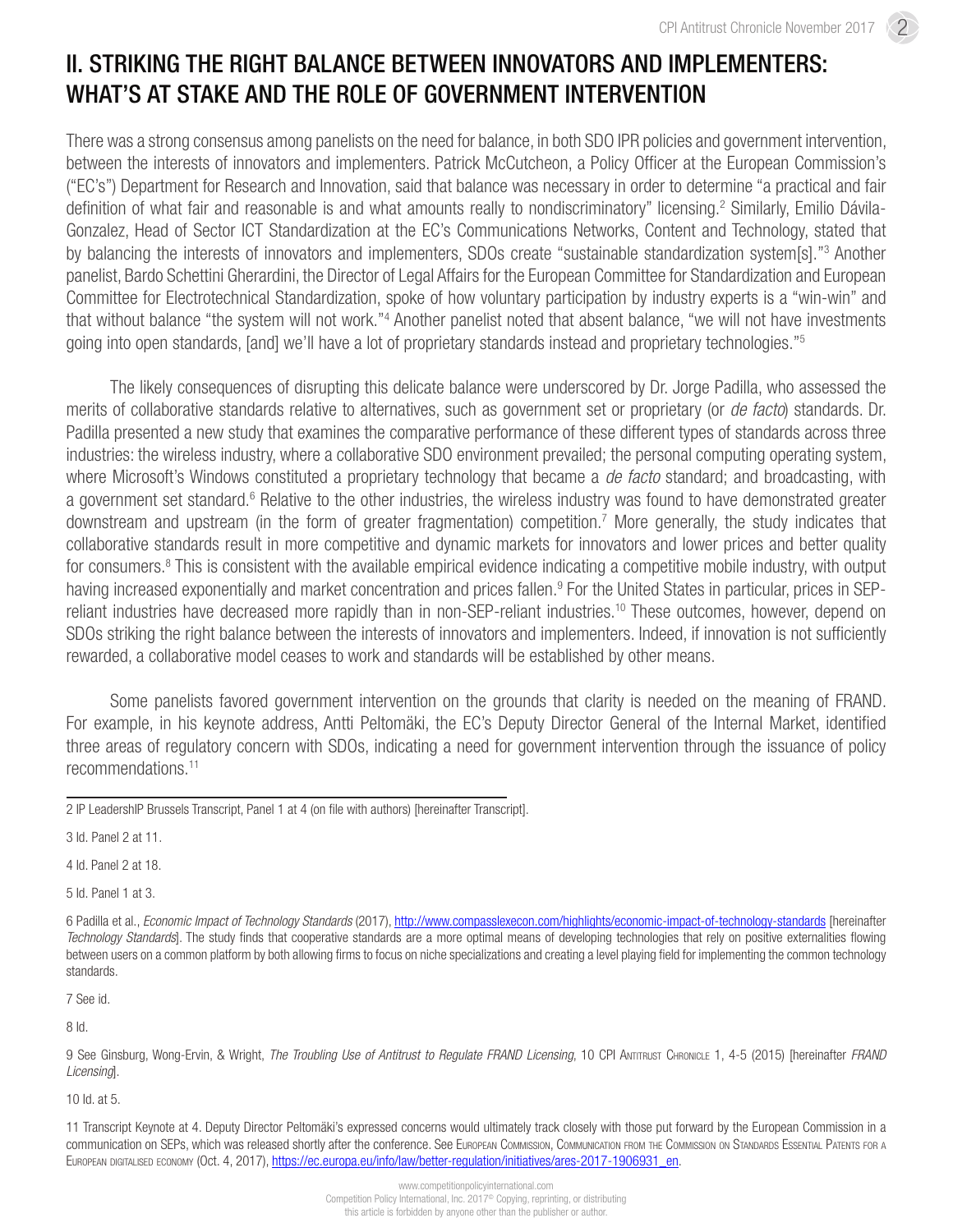First, he suggested that implementers may continue to face difficulties identifying the parties from whom they must obtain licenses.12 He added that increased transparency should improve the standard-development process, whether put forward by the SDO itself, or by regulators.<sup>13</sup> Second, patented technologies remain difficult to value.<sup>14</sup> While the primary responsibility falls on market participants to address this problem, regulators may be able to assist in certain key areas, such as defining the level of the distribution chain at which SEP licensing should occur. Third, continued uncertainty following the European Court of Justice's ruling in *Huawei v. ZTE*15 was said to be reflective of an "incomplete" legal framework that might benefit from additional and clearer rules.16

Some panelists agreed, contending that difficulties in determining a FRAND royalty range allow innovators to abuse their alleged market power by engaging in holdup. As retired Judge Joachim Bornkamm of the Bundesgerichtshof stated, "[i]f the question of FRAND could be easily answered there would not be much of a chance for [holdup]."17 However, as several panelists observed, the nature of the standard-development process as a repeated game can serve to deter opportunistic behavior by SEP holders for fear of future punishment, such as exclusion from a later standard.<sup>18</sup> Moreover, the available evidence does not support the claim that holdup is widespread. Theories of anticompetitive harm predict systematic opportunism by patent holders and price increases across output markets that depend upon patented technology as an input. These theories predict, in addition to higher final product prices, reduced output and less innovation.<sup>19</sup> As discussed above, evidence suggests that SEP-heavy industries are highly competitive, being characterized by robust innovation as well as falling prices and increased output when compared to industries that do not rely upon SEPs.<sup>20</sup>

For example, evidence from the smartphone market, which is both standard and patent intensive, is to the contrary: output has grown exponentially, market concentration has fallen, and wireless service prices have dropped relative to the overall consumer price index ("CPI").21 More generally, prices in SEP-reliant industries in the United States have declined faster than prices in non-SEP intensive industries.<sup>22</sup> A study by the Boston Consulting Group found that, globally, the cost per megabyte of data declined 99 percent from 2005 to 2013 (reflecting both innovations making data transmission cheaper and the healthy state of competition); the cost per megabyte fell 95 percent in the transition from 2G to 3G, and 67 percent in the transition from 3G to 4G; and the global average selling price for smartphones decreased 23 percent from 2007 through 2014, while prices for the lowest-end phones fell 63 percent over the same period.<sup>23</sup> All of this indicates a thriving mobile

12 Transcript Keynote at 4.

13 Id.

14 Id. at 4-5.

15 Case C-170/13 *Huawei Technologies Co. Ltd v. ZTE Corp*, (July 16, 2015).

16 Transcript Keynote at 5.

17 Id. Panel 3 at 3.

18 Id. Panel 3 at 7-8; see also Larouche & Schuett, *Repeated Interaction in Standard Setting*, Tilburg Law School Research Paper No. 16/2016 (2016), [https://papers.](https://papers.ssrn.com/sol3/papers.cfm?abstract_id=2792620) [ssrn.com/sol3/papers.cfm?abstract\\_id=2792620](https://papers.ssrn.com/sol3/papers.cfm?abstract_id=2792620).

19 Ginsburg et al., *FRAND Licensing*, supra note 9, at 4.

20 See, e.g. Sidak, *The Antitrust Division's Devaluation of Standard-Essential Patents*, 104 Geo. L.J. Online 48, 61 (2015) (collecting studies at n.49) ("By early 2015, more than two dozen economists and lawyers had disapproved or disputed the numerous assumptions and predictions of the patent-holdup and royalty-stacking conjectures."), [https://www.criterioneconomics.com/docs/antitrust-divisions-devaluation-of-standard-essential-patents.pdf;](https://www.criterioneconomics.com/docs/antitrust-divisions-devaluation-of-standard-essential-patents.pdf) LAYNE-FARRAR, PATENT HOLDUP AND ROYALTY STACKING THEORY AND Evidence: Where Do We Stand After 15 Years of History? (2014) (surveying the economic literature and concluding that the empirical studies conducted thus far have not shown holdup is a common problem), [http://www.oecd.org/officialdocuments/publicdisplaydocumentpdf/?cote=DAF/COMP/WD%282014%2984&doclanguage=en.](http://www.oecd.org/officialdocuments/publicdisplaydocumentpdf/?cote=DAF/COMP/WD%282014%2984&doclanguage=en)

21 According to data from Gartner, worldwide smartphone sales to end-users have increased over 900 percent from 2007 to 2014, and 320 percent from 2010 to 2014. Market concentration in smartphones, as measured by HHIs, went from "highly concentrated" in 2007, as defined by the U.S. Antitrust Agencies' Horizontal Merger Guidelines, to "unconcentrated" by the end of 2012. See Mallinson, *Theories of Harm with SEP Licensing Do Not Stack Up*, IP Fin. Blog (May 24, 2013), <http://ipfinance.blogspot.com/2013/05/theories-of-harm-with-sep-licensing-do.html>. According to the U.S. Bureau of Labor Statistics, the ratio of the CPI for wireless telephone services to the overall CPI has dropped 34 percent from 2007 to 2014.

22 Galetovic et al., *An Empirical Examination of Patent Hold-Up* (Nat'l Bureau of Econ. Research, Working Paper No. 21090, Apr. 2015), [http://www.nber.org/papers/](http://www.nber.org/papers/w21090.pdf) [w21090.pdf.](http://www.nber.org/papers/w21090.pdf)

23 BEZERRA ET AL., THE MOBILE REVOLUTION: HOW MOBILE TECHNOLOGIES DRIVE A TRILLION DOLLAR IMPACT 3, 9 (The Boston Consulting Grp., Jan. 15, 2015), https://www.bcqperspectives.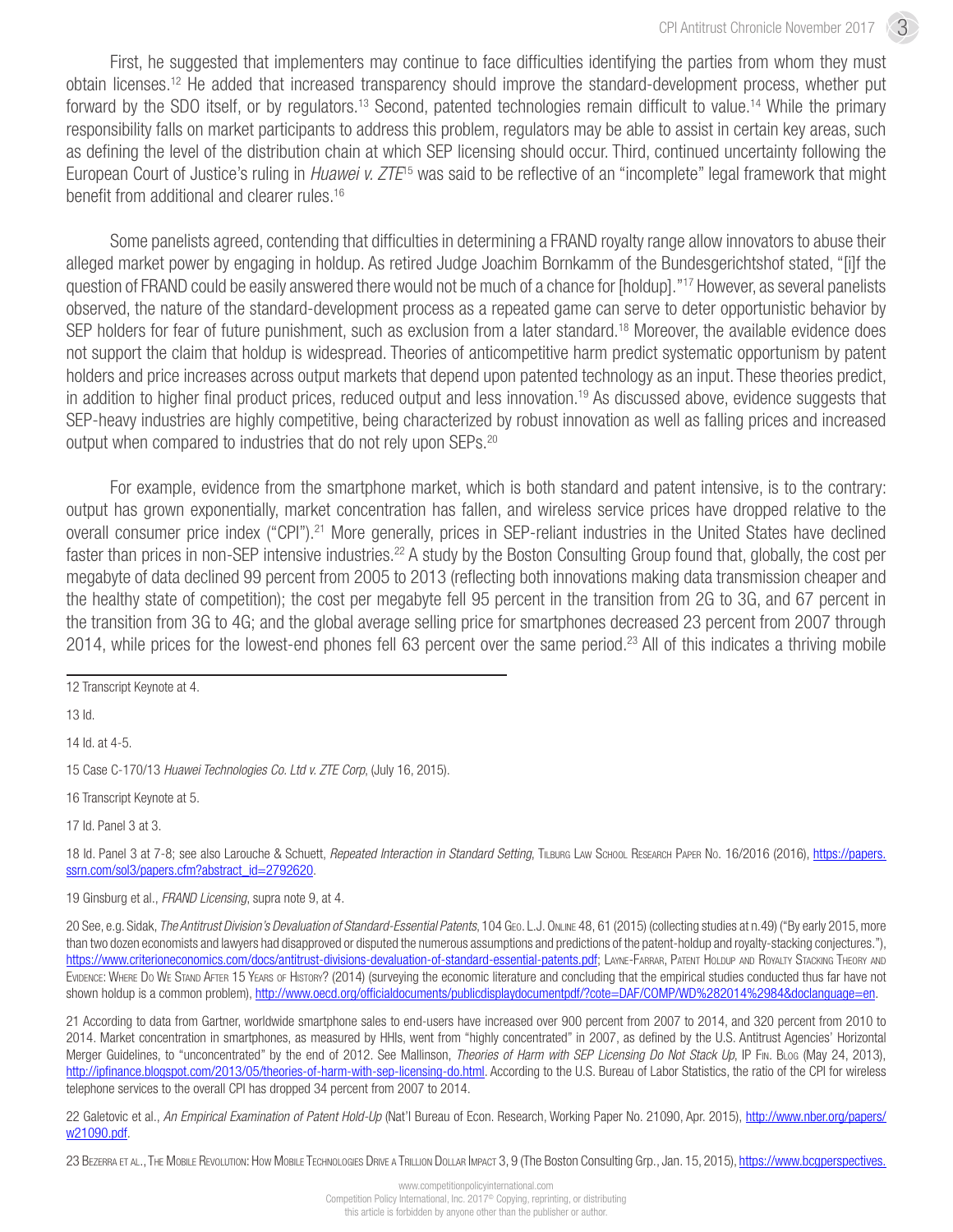market as opposed to a market in need of fixing, and suggests the need for caution prior to disrupting the carefully balanced FRAND ecosystem.

Nevertheless, for retired Judge Bornkamm, SDOs conferring SEP holders with market power resulting in holdup constitutes the "core of the problem."24 Empirical research, however, suggests that the standardization process does not necessarily, and in fact generally may not, confer market power.<sup>25</sup> Rather, already more valuable technologies are natural candidates for inclusion in standards such that SDOs tend to "'crown winners,' not create them."26 This evidence is consistent with the institutional mechanics of SDOs, whereby standardized technologies are chosen based upon their technical merits through a consensus-driven or majority-based decision process in which most participating firms are not SEP owners, but implementers.27 Furthermore, any market power held by an SEP holder to extract supra-competitive prices is mitigated by a valid FRAND commitment.<sup>28</sup>

With respect to calls for clarity, while we agree that from a policy standpoint, if one assumes no error rates, clearer rules are better than less clear rules because clearer rules are cheaper to implement. However, rules aimed at increasing clarity can only be considered procompetitive when supported by evidence that the rule would result in net benefits for consumers. In other words, clarity alone cannot justify policy choices such as requiring licensing at all levels of the distribution chain. Indeed, a rule that allows SEP holders to continue the longstanding industry practice of licensing at the end-user device level would be equally as clear.

Moreover, attempts to regulate SDO policies after standards have been developed could entail significant costs. Specifically, *ex-post* changes in a SDO's IPR policy were identified at the conference as a form of holdup against SEP holders that could reduce *ex-ante* asset specific R&D investment incentives. Indeed, Dr. Padilla cited recent studies showing that policy uncertainty can have significant negative effects on investment.29 Italian Communications Regulatory Authority Commissioner Antonio Nicita cautioned that policy changes that further constrain the behavior of SEP holders (e.g. prohibitions on the ability to seek or enforce injunctive relief) could increase the incentive of implementers to infringe on valid IPRs if efforts by IP holders to prevent infringement are broadly considered anticompetitive.<sup>30</sup> Given the time value of money and the fact that the worst penalty an SEP infringer is likely to face is merely paying after adjudication (likely on a patent-by-patent basis around the world) the FRAND royalty that it should have agreed to pay when first asked, it is easy to understand why holdout can be an attractive strategy for implementers.31

28 See Page, *Judging Monopolistic Pricing: F/RAND and Antitrust Injury*, 22 Tex. Intell. Prop. L.J. 181, 206 (2014).

29 Transcript Panel 2 at 14; see also Baker, Bloom & Davis, *Measuring Economic Policy Uncertainty*, 131 Q.J. Econ. 1593 (Nov. 2016) [hereinafter *Policy Uncertainty*].

30 Transcript Panel 3 at 14.

[com/content/articles/telecommunications\\_technology\\_business\\_transformation\\_mobile\\_revolution/#chapter1.](https://www.bcgperspectives.com/content/articles/telecommunications_technology_business_transformation_mobile_revolution/#chapter1)

<sup>24</sup> Transcript Panel 3 at 4.

<sup>25</sup> See Layne-Farrar & Padilla, *Assessing the Link Between Standards and Patents*, 9 Int'l J. IT Standards and Standardization Res. 19 (2011).

<sup>26</sup> Layne-Farrar & Wong-Ervin, *Standard-Essential Patents and Market Power*, CUTS International 7 (Dec. 2016).

<sup>27</sup> See Gupta, *Technology Standards and Competition in the Mobile Wireless Industry, in* HANDBOOK OF STANDARD SETTING (forthcoming 2017), [http://www.](http://www.georgemasonlawreview.org/wp-content/uploads/2015/06/GuptaTechStandards.pdf) [georgemasonlawreview.org/wp-content/uploads/2015/06/GuptaTechStandards.pdf.](http://www.georgemasonlawreview.org/wp-content/uploads/2015/06/GuptaTechStandards.pdf)

<sup>31</sup> As Dr. Layne-Farrar has explained: "Working backwards through a simple example illustrates this point. After litigation is concluded, if an implementer is found to infringe the asserted SEPs it will have to pay FRAND damages/royalties of F. But there is some chance (call it p, where 0<p<1) that the court will decide the litigation in the implementer's favor, in which case it will pay nothing in damages. Abstracting from litigation expenses that both the plaintiff and the defendant must pay, on the eve of litigation the implementer's expected loss is only p×F, which is clearly less than F. Stepping back even earlier in time, there is some chance (call it  $\delta$ , where  $0<\delta<1$ ) that the SEP holder will never file suit, say because it is focused on its downstream market or because it is worried about retaliation in other commercial dealings with the implementer. Thus, before the implementer ever makes its first investment in bringing standard-compliant products to market, it faces two options: 1) enter into a license with the SEP holder now and pay the FRAND royalty F with certainty, or 2) practice patent holdout, which has the expected payout of  $\text{Xp} \times F$ , an amount clearly lower than either p×F or F.3 It would be entirely unsurprising for a significant number of implementers to choose option 2." Layne-Farrar, *Why Patent Holdout is Not Just a Fancy Name for Plain Old Patent Infringement*, CPI North America Column 4 (Feb. 2016), [https://www.competitionpolicyinternational.com/wp-content/uploads/2016/02/](https://www.competitionpolicyinternational.com/wp-content/uploads/2016/02/North-America-Column-February-Full.pdf) [North-America-Column-February-Full.pdf;](https://www.competitionpolicyinternational.com/wp-content/uploads/2016/02/North-America-Column-February-Full.pdf) see also Ginsburg et al., *FRAND Licensing*, supra note 9, at 4-6.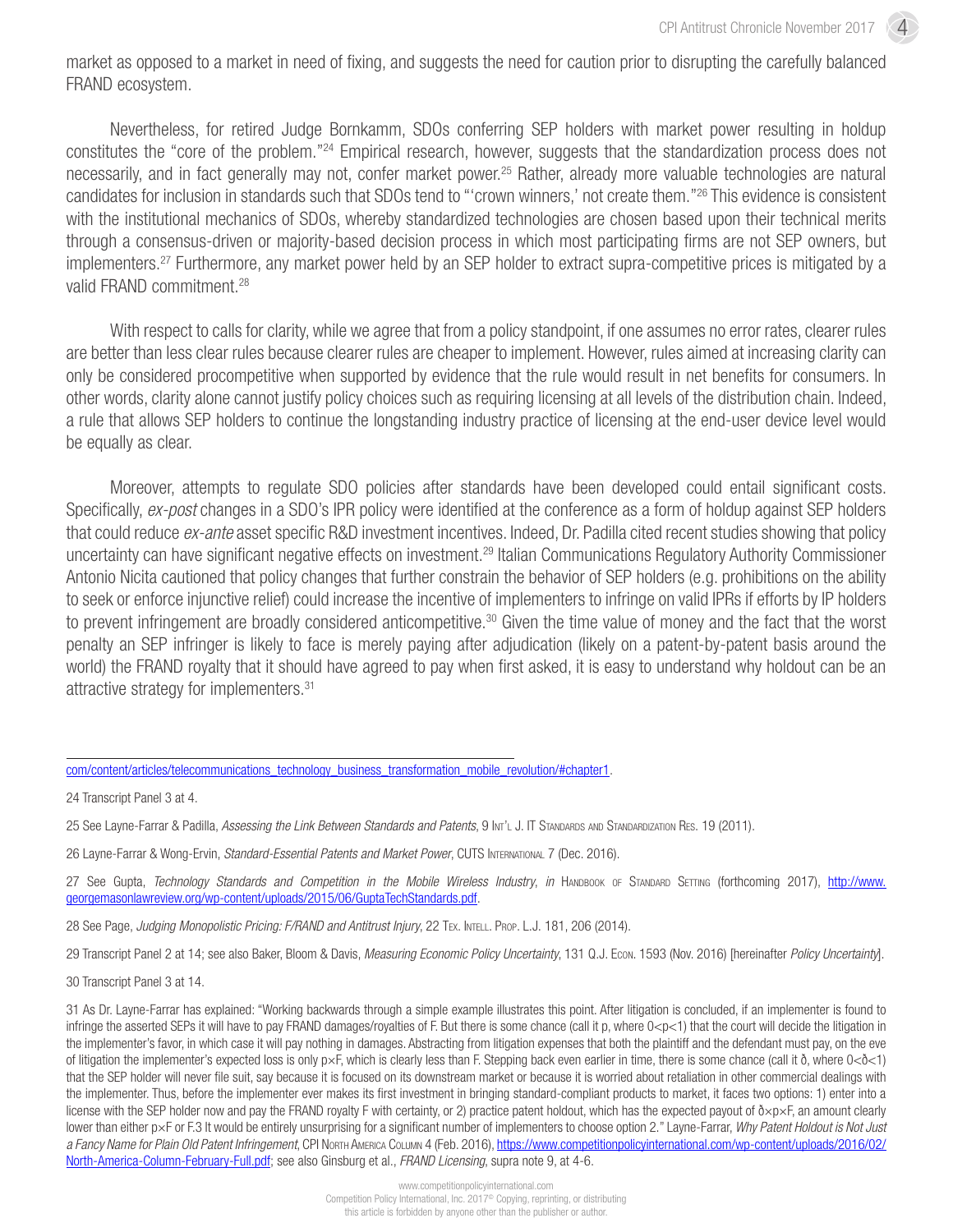Another economist panelist observed that the Institute of Electrical and Electronics Engineering Standards Association ("IEEE-SA") 2015 amendments to the IEEE IPR policy have led to a notable decrease in non-duplicate Letters of Assurances ("LoAs"), the licensing commitments given by patent owners for licensing their SEPs on FRAND terms.32 For the flagship IEEE 802.11 Wi-Fi standards, there has been an 86 percent surge in the number of negative LoAs submitted by patent owners relative to the past year. At the same time, almost all of the positive LoAs constitute repeat submissions for which a LoA was already submitted for the same standard under the old policy. A reduced willingness to submit LoAs is a possible indicator of the degree to which the inventors contributing their technologies to standards are willing to invest in R&D and license their IP under the new policy. Furthermore, new IEEE projects initiated via Project Authorization Requests ("PARs") have dropped by approximately 5 percent in the IP-intensive IEEE 802 working groups, raising the possibility of a broader decline in the standard-development process.

With respect to government issued best practices or other uniform policy recommendations, although uniformity of SDO IPR policies may have some benefits, it also entails potential costs stemming from difficulties associated with the need to keep up with fast-moving technology without knowing how well particular best practices will function.<sup>33</sup> Indeed, uniformity is generally ill-suited to deal with dynamic sectors such as 5G technology.

First, in dynamic industries, uniform rules imposed by a regulator can hinder an organization's ability to adapt to rapidly changing circumstances by adopting the most efficient responsive rules.34 Second, uniform rules can stifle experimentation among different rule frameworks and suppress learnings obtained from empirically observing the costs and benefits associated with a particular rule regime.<sup>35</sup> Third, from a governance perspective, in as much as the imposition of uniform rules is coupled with a more centralized decision process, uniformity can come at the expense of the benefits associated with a multistakeholder, collaborative and decentralized governance model, resulting in sub-optimal rules.<sup>36</sup>

All three of these concerns about uniform rules are applicable to standards development for IoT and 5G. First, as more implementers from a range of industries participate in the standard-development process, the diversity and dynamism associated with communication standards will only increase, making an adaptive rule framework even more essential to SDO well-functioning. Second, empirical evidence has confirmed that the policies of SDOs vary over time in response to changing conditions, including the perceived risk of holdup,<sup>37</sup> suggesting that SDOs have incentives for varying their policies. Third, as discussed during the conference, private collaborative multi-stakeholder SDOs have been shown to result in greater competition and welfare gains than approaches associated with unilateral rulemaking by a governmental body.38

Lastly, issuance of best practices by a government agency may unduly influence private SDOs and their members to adopt policies that might not otherwise gain consensus support within a particular SDO and that may not best meet the needs of that SDO, its members, and the public. This could occur because the SDO believes failing to adopt the specified best practices is not permitted or because failing to adopt the best practices could subject the SDO and its members to other forms of legal liability.<sup>39</sup>

34 Id. at 275-76.

35 See Wong-Ervin, *Troubling Aspects of the European Commission's Standard-Essential Patent Roadmap*, CPI Europe Column (May 2017) [hereinafter *EC Standards Roadmap*].

36 See generally Ribstein & Kobayashi, *Uniform Laws, Model Laws and Limited Liability Companies*, 66 U. Colo. L. Rev. 947, 951-52 (1995).

37 See Tsai & Wright, *Standard Setting, Intellectual Property Rights, and the Role of Antitrust in Regulating Incomplete Contracts, 80 AnTITRUST L.J. 157 (2015); Layne-*Farrar, Proactive or Reactive? An Empirical Assessment of IPR Policy Revisions in the Wake of Antitrust Actions, 59 ANTITRUST BULL. 373 (2014).

38 See Padilla et al., *Technology Standards*, supra note 6, at 25.

39 *EC Standards Roadmap*, supra note 35, at 3.

<sup>32</sup> Transcript Panel 2 at 15-16; see Katznelson, Presentation at IEEE GLOBECOM 2015: Decline in Non-Duplicate Licensing Letters of Assurance (LOAs) from Product/ System Companies for IEEE Standards (updated Mar. 30, 2016),<https://works.bepress.com/rkatznelson/80/>.

<sup>33</sup> See Kobayashi & Ribstein, *Uniformity, Choice of Law and Software Sales*, 8 Geo. Mason L.R. 261, 275 (1999-2000).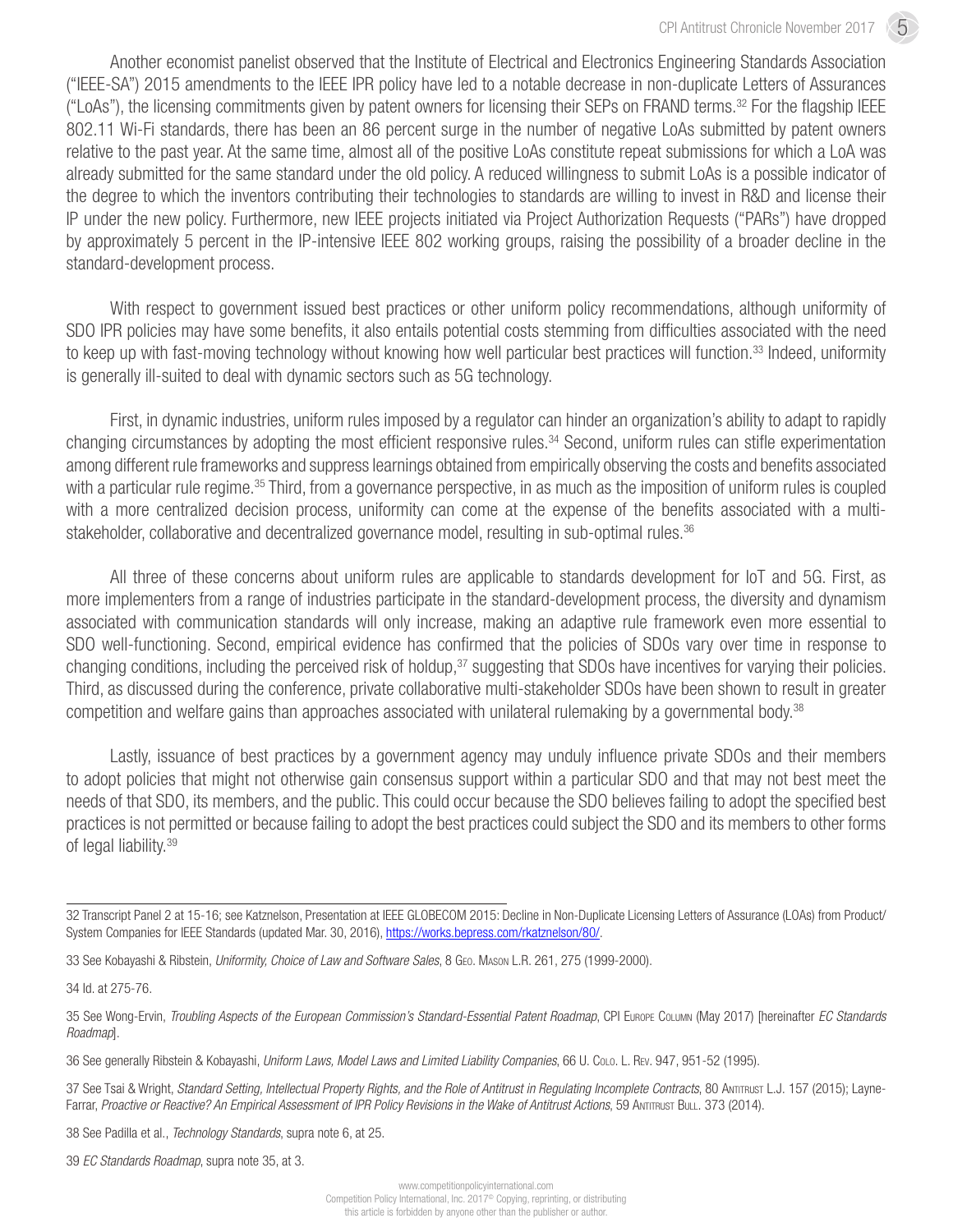#### III. SMEs

Deputy Director Peltomäki's keynote speech highlighted the importance of SMEs being able to participate in, and benefit from, the innovation inherent in the standard-development process.<sup>40</sup> Patrick McCutcheon added that the intense and expensive litigation which seems to pervade the SEP licensing process can be a barrier toward participation by less capitalized SMEs.<sup>41</sup> Other panelists disagreed, noting that large licensors may not find it rational to sue small implementers who represent only minor revenue streams.42 Furthermore, rather than be understood as a market imperfection, lack of engagement from startups and SME SEP holders could be the result of a rational decision not to license their IP.<sup>43</sup>

Several panelists reiterated Deputy Director Peltomäki's emphasis on transparency as a way to facilitate participation by SMEs.44 Other panelists went further, and pointed to the European Commission's efforts to achieve consensus on a methodology for valuing SEPs as a way to assist SMEs in securing early stage funding.45 For several panelists, the idea of a "one size fits all" approach to calculating FRAND was fundamentally at odds with licensing technologies for IoT standards, which will be characterized by diversity of industries, technologies, and licensing traditions.<sup>46</sup> One panelist from Audi added that while agreement upon valuation methodology invariably fails, licensing terms are ultimately reached.<sup>47</sup> Even one larger implementer expressed concern that valuation guidelines risk becoming too burdensome for technology developers, who would then be pressured to leave the SDO or refuse to sign FRAND commitments.<sup>48</sup>

Empirical and economic analyses can help to explain the nature of SME participation in SDOs. A recent empirical study evaluating participation by SMEs and startups in the 3G and 4G standard-development processes finds that SMEs consistently represented around 15 percent of participants in meetings.<sup>49</sup> While less likely to contribute their technologies to standards, SMEs and startups are often specialized in niche areas of expertise, and lack the resources required to perform large scale and risky R&D by sinking costs years in advance without any guarantee of return.<sup>50</sup> However, when SMEs or startups do contribute their technology for inclusion in standards, their likelihood of acceptance is similar to that of both larger participants, and the firms that represent the majority of contributions to the development of the standards.<sup>51</sup> Thus, the collaborative SDO system seems to be well designed to attract participation by SME licensors.

41 Transcript Panel 1 at 3-4.

42 See, e.g. id. 11-12, 18-19.

43 Id. at 5.

44 See, e.g. id. 10-12.

45 Id. at 9-10.

46 Id. at 11-12.

47 Id. at 13.

48 Id.

50 Id. at 6-7.

51 Id. at 7-8.

<sup>40</sup> Transcript Keynote at 3-4. The European Commission has in other instances explored concerns that SMEs are in general under-represented in European standardization activities and therefore lack influence in the standard-development process. See ERNST & YOUNG, INDEPENDENT REVIEW OF THE EUROPEAN STANDARDISATION SYSTEM Final Report, *March 2015,* Ref. Ares (2015)2179280 - 26/05/2015. As the Secretary General of the European Association of Digital SMEs stated, "[e]xperience has shown that standardization processes at the international level can be misused by global actors, like multinational companies, to impose technical solutions and requirements that are less in line with SMEs' needs." Toffaletti, Sebastiano, *European SMEs and Standards* (2016), [http://www.astm.org/standardization-news/?q=first](http://www.astm.org/standardization-news/?q=first-person/european-smes-and-standards-ma16.html)[person/european-smes-and-standards-ma16.html](http://www.astm.org/standardization-news/?q=first-person/european-smes-and-standards-ma16.html).

<sup>49</sup> Gupta, *The Role of SMEs and Startups in Standards Development* 5 (Jul. 18, 2017), [https://papers.ssrn.com/sol3/papers.cfm?abstract\\_id=3001513](https://papers.ssrn.com/sol3/papers.cfm?abstract_id=3001513).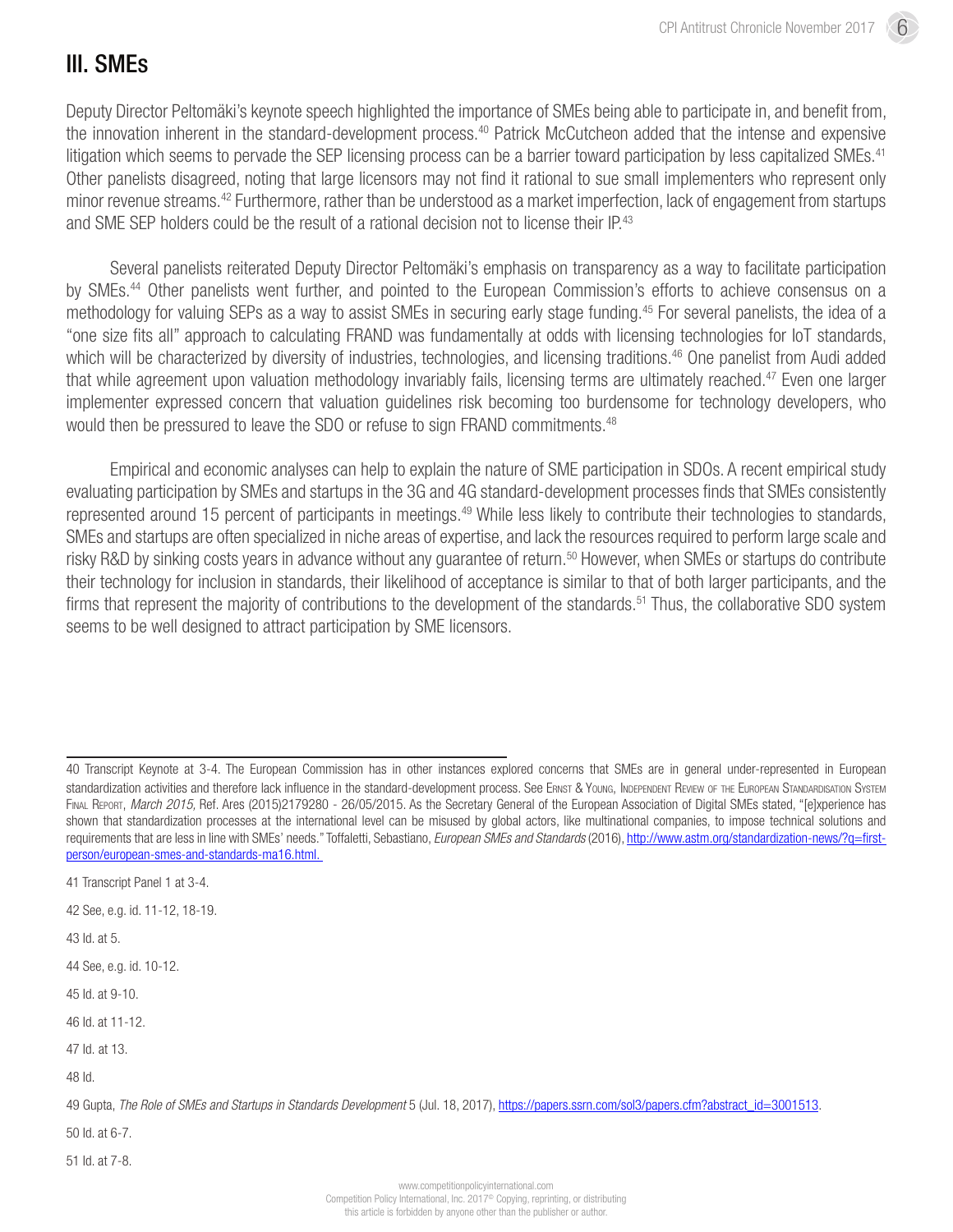Panelists also recognized the need to consider SMEs on both sides of the standard-development process. As an implementer panelist stated, any government guidance that attempts to set out one methodology for calculating FRAND risks reducing the incentives of SEP holders to invest in the standard development.<sup>52</sup> Because a uniform methodology would have to accommodate the most complex technologies, SME licensors of technologies that admit of simpler valuation methods may in particular face increased transaction costs by having to comply with a more complicated FRAND methodology.

Lastly, well-intentioned "fairness" concerns could ultimately lead to a less optimal standards regime for SMEs. In addition to the vague and subjective nature of "fairness" concerns, putting pressure on SDO participants to conform to a uniform method of valuation may cause SEP holders to abandon collaborative standards in a way that results in less socially optimal standard-development processes, such as a series of *de facto* proprietary standards. Indeed, as discussed above, collaborative standards have resulted in greater downstream and upstream competition — and therefore more opportunity for SMEs — than either *de facto* proprietary standards or regulatory alternatives.<sup>53</sup>

#### IV. END-USER DEVICE LICENSING

As one panelist explained, IoT standard-development brings the issue of at which level licensing should occur to the "center of the debate."54 With respect to the value of a given SEP, retired Judge Bornkamm suggested that end-user device licensing wrongly includes the value of other technologies present in the device.<sup>55</sup> One implementer from the automobile industry expressed the view that end-user device licensing increases transaction costs for implementers, stating that it would be a "nightmare" for implementers to individually "deal with all our suppliers and try […] to get the money back for the indemnifications that they have given to us."56 Concerns about high royalties and transaction costs, of course, can be particularly acute for IoT implementers that are also SMEs.

As a threshold matter, the debate seems to ignore the fact that, absent an explicit agreement by a patent holder to limit the rights afforded to it under patent law, licensing commitments cannot later be interpreted to deprive a patent holder of its rights. This includes the core right to exclude, which allows patent holders to choose who to license, who to sue for patent infringement, and who not to sue.

Dr. Padilla suggested that while much of the debate about whether to require licensing at the component level takes a "quasi kind" of "ethical and moral perspective," the debate should instead be driven by "efficiency considerations."57 From the perspective of competition and consumer welfare, end-user device level licensing is a longstanding practice among nonvertically integrated SEP holders who have neither the incentive nor the ability to exclude downstream component makers, which strongly indicates that the practice has legitimate procompetitive rationales.<sup>58</sup> In terms of overall welfare, Gerard Llobet and Jorge Padilla show that, compared to per unit component royalties, ad-valorem royalties based on the price of the enduser device tend to decrease the prices paid by consumers, particularly in the context of successive monopolies, which result in double-marginalization. Specifically, they find that "the resulting price in the final market is never higher under ad-valorem royalties. The reason is that ad-valorem royalties are more similar to fixed fees than per-unit royalties. As a result, they make the double-marginalization problem less severe, generating lower distortions in the final market."59 The authors also conclude that ad-valorem rates tend to spur innovation. These rates tend to benefit upstream producers without hurting downstream

54 Transcript Panel 2 at 20.

55 Id. Panel 3 at 11-12.

56 Id. Panel 1 at 13.

57 Id. Panel 2 at 20.

58 See Blecker, Sanchez & Stasik, *An Experience-Based Look at the Licensing Practices that Drive the Cellular Communications Industry: Whole Portfolio/Whole Device Licensing*, 221 les Nouvelles 221 (2016).

59 Llobet & Padilla, The Optimal Scope of the Royalty Base in Patent Licensing, (Jun. 25, 2014), [https://papers.ssrn.com/sol3/papers.cfm?abstract\\_id=2417216.](https://papers.ssrn.com/sol3/papers.cfm?abstract_id=2417216)

<sup>52</sup> Transcript Panel 1 at 13.

<sup>53</sup> See Padilla et al., *Technology Standards*, supra note 6, at 22.